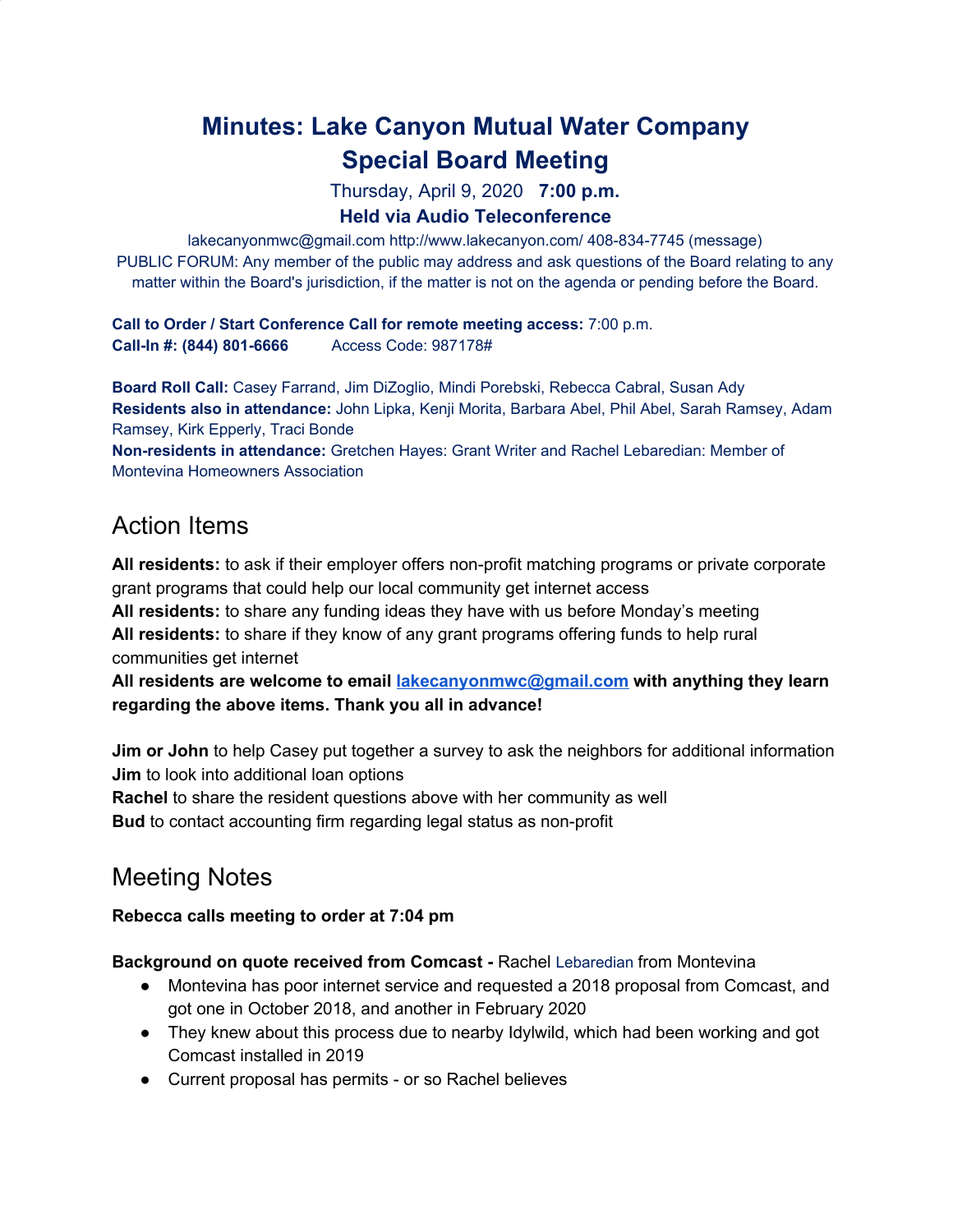- But the cost to the customer has doubled, so Rachel has been working to try to reduce that through negotiating with Comcast
- Current cost is approx ~\$1,400 per house if all 84 households are included
- On Idylwild, they could get a cheaper cost if there were more business units, so they pursued that and costs went from \$1,200 to \$800 per household (5 of 18 homes agreed to business accounts)
- Of the 33 residents in Montevina, 18 have agreed to the upfront costs
- She warned them that this is a moving target, because if fewer than 100% participate, the costs per household increase
- The Comcast penalty for those who do not contribute are to lock them out of getting service. Not sure of the length of time. Maybe 6 months?
- There is no governing organization for Montevina

# **Property Value Considerations**

● This may feel like high upfront cost but will be very valuable for our properties

#### **Surveying the residents**

- Jim recommended we should put together a survey to understand who wants Comcast internet, who needs business accounts, etc.
- Casey mentioned this was already done several months ago
- Casey believes it would be worth to send out another survey now with COVID-19 and the work from home situation many residents are facing
- John and Jim both said they would help with a survey

# **Terms of Comcast proposal & Timeline details**

- Funds for Comcast need to be together by mid-May, that is the deadline
- We have already asked for an extension due to COVID-19, and are waiting for the response from Comcast
- County permits will also expire, or perhaps have already expired (Comcast is being vague on this point) but we believe that should be easy to get extended
- Timeline from signing and funding is that everything should be complete in 6 months
- Possibility that Comcast quote could be reduced with a higher number of business accounts, and last survey we had 10 residents interested in business accounts in Lake Canyon

#### **Grant application**

- Specific grant being discussed is the USDA ReConnect Loan and Grant Program
	- Learn more at [Reconnect.usda.gov](https://www.usda.gov/reconnect)
- Grant application due next Wednesday for USDA this is annually and 5-year grant
- This is a very long and detailed application hundreds of pages and documents need to be submitted, including environmental reviews, etc.